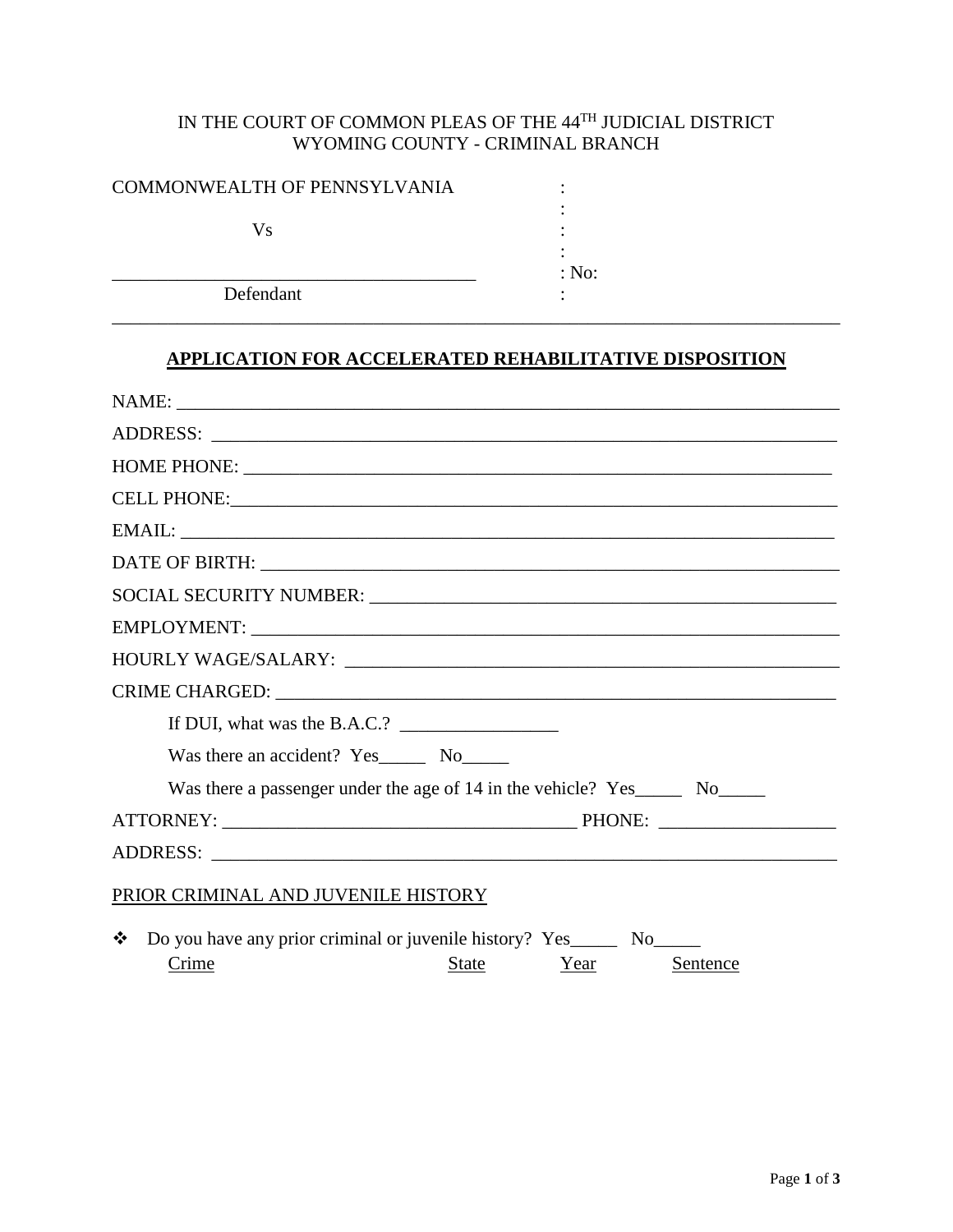| Have you been ever admitted to ARD, consent decree, or a similar program?<br>❖                            |                                                                                                                                            |                                                                                                                                                                                                                                                     |                 |                 |  |
|-----------------------------------------------------------------------------------------------------------|--------------------------------------------------------------------------------------------------------------------------------------------|-----------------------------------------------------------------------------------------------------------------------------------------------------------------------------------------------------------------------------------------------------|-----------------|-----------------|--|
|                                                                                                           |                                                                                                                                            |                                                                                                                                                                                                                                                     | Yes             | No No           |  |
|                                                                                                           | <u>Crime</u>                                                                                                                               | <u>State</u>                                                                                                                                                                                                                                        | <u>Year</u>     |                 |  |
| ❖                                                                                                         | <u>Crime</u>                                                                                                                               | Do you have any pending criminal or juvenile charges? Yes_______<br><b>State</b>                                                                                                                                                                    | Year            |                 |  |
|                                                                                                           | CONSTITUTIONAL AND PROCEDURAL WARNINGS                                                                                                     |                                                                                                                                                                                                                                                     |                 |                 |  |
| 1.                                                                                                        | $Yes$ No<br>against you?                                                                                                                   | Do you understand that you have the right to remain silent and that anything you say or do can be used                                                                                                                                              |                 |                 |  |
| 2.                                                                                                        | Do you understand you have the right to a lawyer and if you cannot afford one, one can be appointed at no<br>$Yes$ No $N$<br>cost?         |                                                                                                                                                                                                                                                     |                 |                 |  |
| 3.                                                                                                        | Do you understand you have the right to speak to a lawyer before completing and submitting this<br>$Yes$ No $\_\_$<br>application?         |                                                                                                                                                                                                                                                     |                 |                 |  |
| 4.                                                                                                        | Rule 600 term.                                                                                                                             | I agree that by submitting this application I waive my rights to a speedy trial<br>under the U.S. and Pennsylvania Constitutions and Rule of Criminal Procedure<br>600, for an additional 180 days from and after the expiration of the original    |                 | <b>Initials</b> |  |
| 5.                                                                                                        |                                                                                                                                            | I understand the ARD program may include the following requirements:<br>payment of costs, fees and restitution; drug testing; community service;<br>evaluation and counseling; safe driving school; refrain from use of alcohol,                    |                 |                 |  |
| 6.                                                                                                        | mind and mood altering substances, and non-prescription drugs.<br>I understand if I violate and am removed from the ARD program, I will be |                                                                                                                                                                                                                                                     | <i>Initials</i> |                 |  |
| prosecuted for these charges, where I will have to plead guilty to one or more<br>charges or go to trial. |                                                                                                                                            |                                                                                                                                                                                                                                                     | <b>Initials</b> |                 |  |
| 7.                                                                                                        | withhold and information, it may be denied.                                                                                                | I understand if I fail to complete this application fully and truthfully, or                                                                                                                                                                        |                 |                 |  |
| 8.                                                                                                        | goes to trial.                                                                                                                             | I understand agree that if any charges are removed or withdrawn by the<br>Commonwealth, they can be added to an amended information by the Commonwealth<br>without the need to file a motion in the event I violate the ARD program or if this case |                 | <i>Initials</i> |  |
|                                                                                                           |                                                                                                                                            |                                                                                                                                                                                                                                                     |                 | <i>Initials</i> |  |